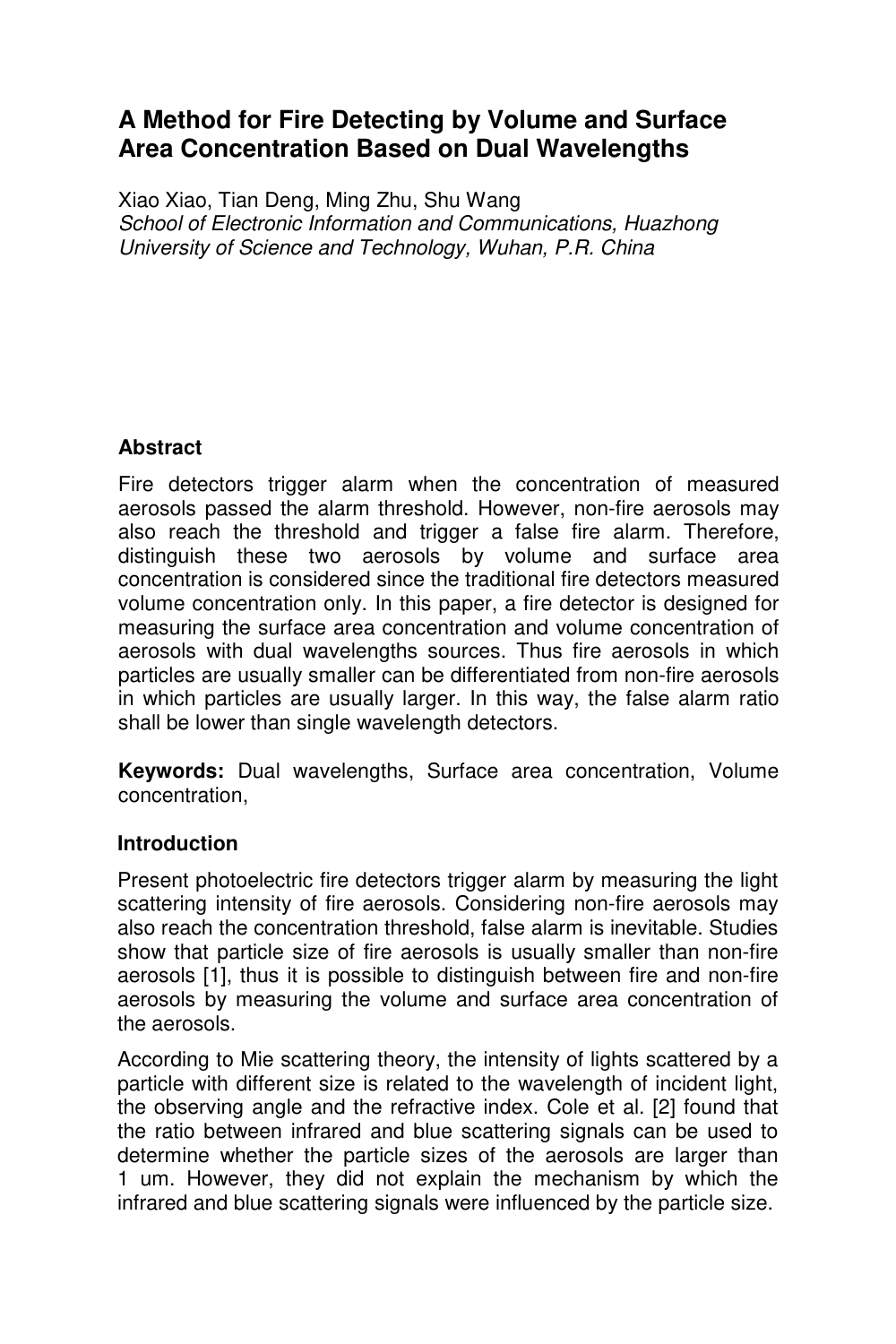Greenberg et al. [3] established a paraxial system with a singlewavelength incident laser source and dual observing angles named MPASS (Multi-Parameter Aerosol Scattering Sensor) for fire smoke detection in spacecraft. MPASS measured the surface area concentration and the volume concentration of the aerosols with different observing angles. However, according to the general relationship between scattering intensity and particle size [4], the surface area concentration and the volume concentration of the aerosols should be measured in the regions with different ratios of particle size and wavelength of incident light; hence, the wavelengths of the incident light sources must be different to measure these two concentrations. Because MPASS adopts only a single-wavelength laser source, it cannot measure the surface area concentration and the volume concentration accurately. Moreover, the different refractive indexes of black smoke and white smoke will increase the deviation in measuring area concentration and volume concentration of fire aerosols, which makes measuring particle size in fire aerosols more difficult [5].

In this paper, we design and produce a photoelectric fire detector based on dual wavelengths light sources to measure the surface area concentration and the volume concentration of aerosols. The longer wavelength light source is used to measure the volume concentration, while the shorter wavelength source is used for the surface area concentration. Compared with the widely used photoelectric fire smoke sensor, only one LED is added in this detector, which is much simpler in mechanical structure and lower in cost than MPASS. Thus, it is very suitable for fire detection in large-scale production. The prototype fire detector shows good performance in the tests with monodisperse aerosols ranging from 200 nm to 2000 nm. Moreover we tested the detector with real smokes generated by smoldering fires and open fires. The result will be discussed in Experiment part.

# **Theory**

Illustrated by Baron et al. [4], the scattering intensity versus particle size can be approximated to a simple function of particle size in the statistical measurement of aerosols. The scattering intensity  $q(x,m,\lambda,\theta)$ is defined as the intensity of monochromatic light scattered by a single particle into a receiving aperture, where x is the particle size,  $m$  is the refractive index,  $\lambda$  is the wavelength of incident light, and  $\theta$  is the observing angle from emitter to receiver. The intensity of light scattered by unit volume of sphere particle  $q_v$  can be expressed by:

$$
q_v = \frac{q(x, m, \lambda, \theta)}{\frac{\pi}{6}x^3}
$$
 (Eq. 1)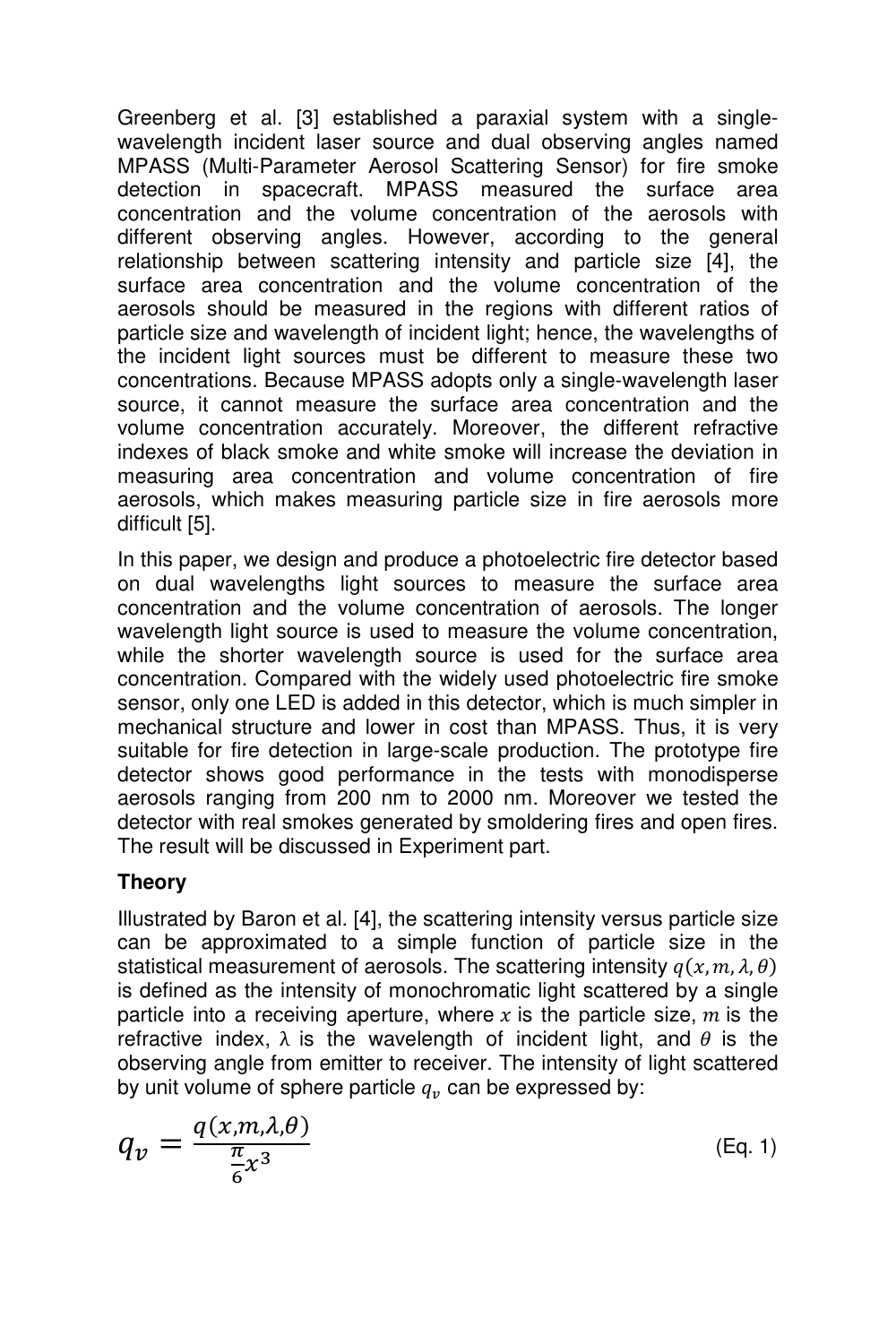The general relationship [4] of  $q_v$  and ratio of  $x$  to  $\lambda$  is shown in Fig.1. It can be described in three regions:

- I) When  $\lambda < x$ ,  $q_v \propto x^3$ , thus  $q(x, m, \lambda, \theta) \propto x^6$ ;
- II) When  $\lambda \approx x$ ,  $q_v \propto x$ , thus  $q(x, m, \lambda, \theta) \propto x^3$ ,  $q(x, m, \lambda, \theta)$  is proportional to the particle volume;
- III) When  $\lambda > x$ ,  $q_v \propto x^{-1}$  thus  $q(x, m, \lambda, \theta) \propto x^2$ ,  $q(x, m, \lambda, \theta)$  is proportional to the particle surface area;





Because an aerosol is composed of particles in different sizes, it can be characterized by particle size distribution  $f(x)$  in a particle size range. The intensity of light scattered by the aerosol is given by,

$$
P = C_N \int f(x) \, q(x, m, \lambda, \theta) \, dx \tag{Eq. 2}
$$

where  $C_N$  is the number concentration of the aerosol. When  $x$  varies in region II,  $q(x, m, \lambda, \theta) \approx T \cdot x^3$ , the scattering intensity P is proportional to the volume concentration of the aerosol  $C_V$ , we rewrite P as  $P_V$ .

$$
P_V = \frac{6}{\pi} T_{II} C_N \int f(x) \left(\frac{\pi}{6} x^3\right) dx = T_V C_V \tag{Eq. 3}
$$

where  $T_V$  is the conversion factor of the volume concentration of the aerosol,  $T_V = 6T_H/\pi$ .  $T_V$  is the scattering intensity by unit volume concentration of the aerosol. Similarly, when  $x$  is located in region III,  $P$ is proportional to the surface area concentration of the aerosol  $C_V$ , and we rewrite P as  $P_V$ .

$$
P_S = \frac{1}{\pi} T_{III} C_N \int f(x) \, (\pi \, x^2) \, dx = T_S C_S \tag{Eq. 4}
$$

where  $T_S$  is the conversion factor of the surface area concentration,  $T_S = \frac{1}{2}$  $T_{III}/\pi$ .  $T_S$  is the scattering intensity by unit surface area concentration of the aerosol.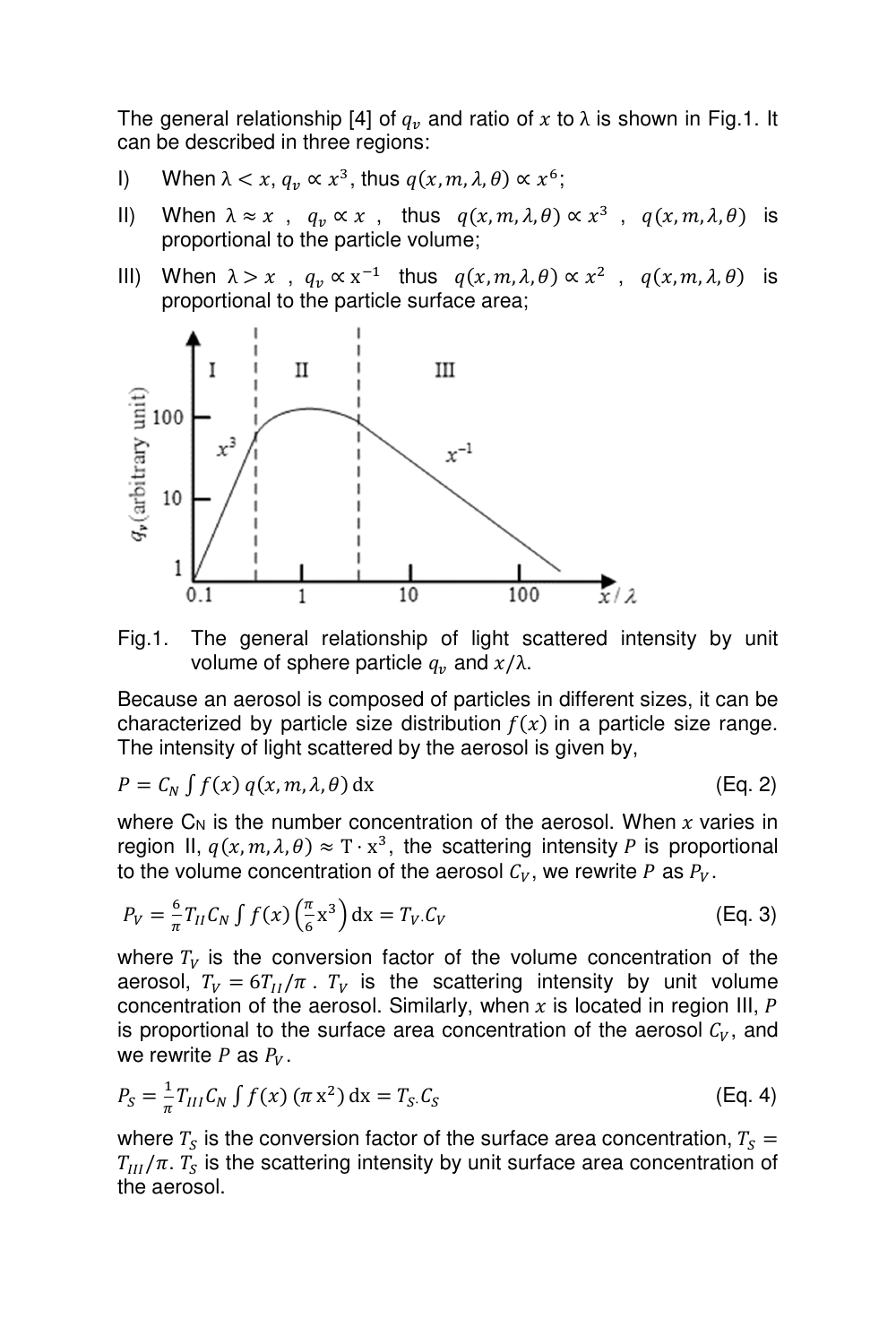Assuming that the range of aerosol's particle size distribution (PSD) is  $[x_{min}, x_{max}]$ , when we choose  $\lambda_1 \approx (x_{min} + x_{max})/2$  as wavelength of incident light, the PSD will be mainly in region II, the intensity of scattering light is proportional to volume concentration  $C_V$ . And when we choose  $\lambda_1 < x_{min}$  as wavelength of incident light, the PSD will be mainly in region III, the intensity of scattering light is proportional to surface area concentration  $c_s$ . In fire smoke detection, the range of particle sizes is mainly from 200 nm to 2000 nm. Thus, an infrared incident light with wavelength of 1100 nm can be used to measure the volume concentration, and an ultraviolet incident light with wavelength slightly less than 200 nm is suitable to measure the surface area concentration. According to the consideration of lower the cost, an infrared wavelength of 860 nm is chosen to measure  $C_V$  while the 460 nm blue incident light is chosen to measure  $\mathcal{C}_{\mathcal{S}}.$ 



Fig.2. Boundary of region II and III (the shaded area) varies by adjusting the observing angle  $\theta$ . (a) Expand region II at  $\theta_1$  to measure the volume concentration. (b) Expend region III at  $\theta_2$ to measure the surface area concentration.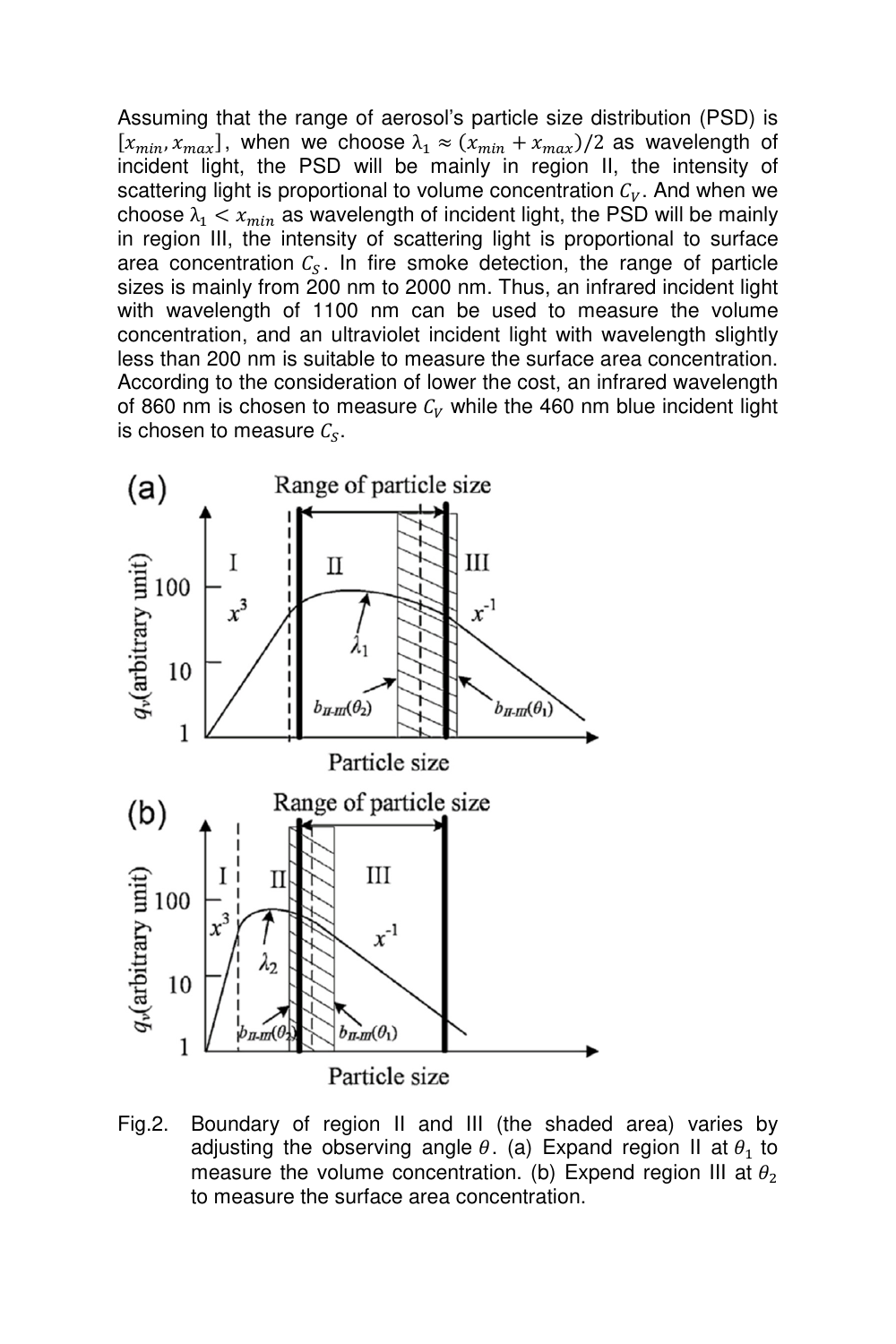In standard fire experiment, we compare the result of volume concentration  $C_V$  and surface area concentration  $C_S$  measured by the detector with reference instrument SMPS (Scan Mobility Particle Sizer 3936, TSI). SMPS is combined by Electrostatic Classifier and Condensation Particle Counter (CPC). Given a polydisperse input of aerosol, the Electrostatic Classifier can output a stream of monodisperse of known particle size [6] while CPC can enlarge the particles in this stream into droplet with the condense of n-butanol and count the number of these particles by laser [7].

According to Mie theory, the deviations result from the refractive index m, the wavelength of incident light  $\lambda$  and the observing angle  $\theta$ . As discussed above, the wavelength of the incident light can be selected in the principle for measuring the volume concentration and surface area concentration, the refractive index will be discussed in Experiment part, the deviation of measurement mainly comes from the observing angle  $\theta$ . As shown as the shaded area in Fig. 2, the variation of observing angle would change the boundary between region II and region III. For a range of particle sizes to be measured, we select  $\lambda_1$ and adjust the observing angle to  $\theta_1$  to set the whole range of particle size into region II for the measurement of volume concentration, as shown in Fig. 2(a). Similarly, we select  $\lambda_2$  and adjust the observing angle to  $\theta_2$  to set the whole range of particle size into region III for measurement of the surface area concentration as shown in Fig. 2(b).

### **Experiment**

In our experiments, we tested the prototype fire detector using four kinds of standard fire which are smoldering cotton wick and wood smokes (white smokes), open fire of n-heptane and polyurethane smokes (black smokes). Meanwhile we also use SMPS to measure  $C_V$ ,  $\mathcal{C}_\mathcal{S}$  and of the smokes as reference values. As shown in the table 1, the detector gives a correct value of  $\mathcal{C}_V$  and  $\mathcal{C}_S$  compared with SMPS3639 when measuring the white smokes while the value of  $\mathcal{C}_V$  and  $\mathcal{C}_S$  in black smokes is much smaller than reference value. In n-heptane fire smoke, the  $\mathcal{C}_V$  and  $\mathcal{C}_S$  measured by the detector is as low as 33.8 % and 33.1 % of reference value respectively. And in polyurethane fire smoke, the  $C_V$ and  $\mathcal{C}_{\mathcal{S}}$  is as low as 33.2 % and 38.3 % respectively.

The measurement errors of black smokes are caused by using the conversion factors of smoldering fire smokes, from scattering power to volume and to surface area concentrations. The difference of refractive indexes between white smokes and black smokes is the dominant reason that cause the deviations of conversion factors. The white smokes scatter most of incident lights while the black smokes absorb parts of incident lights, thus the scattered intensity of black smokes is lower than in white smokes. Since the same conversion factor is used in both white smokes and black smokes, the measuring results of black smokes are lower than reference.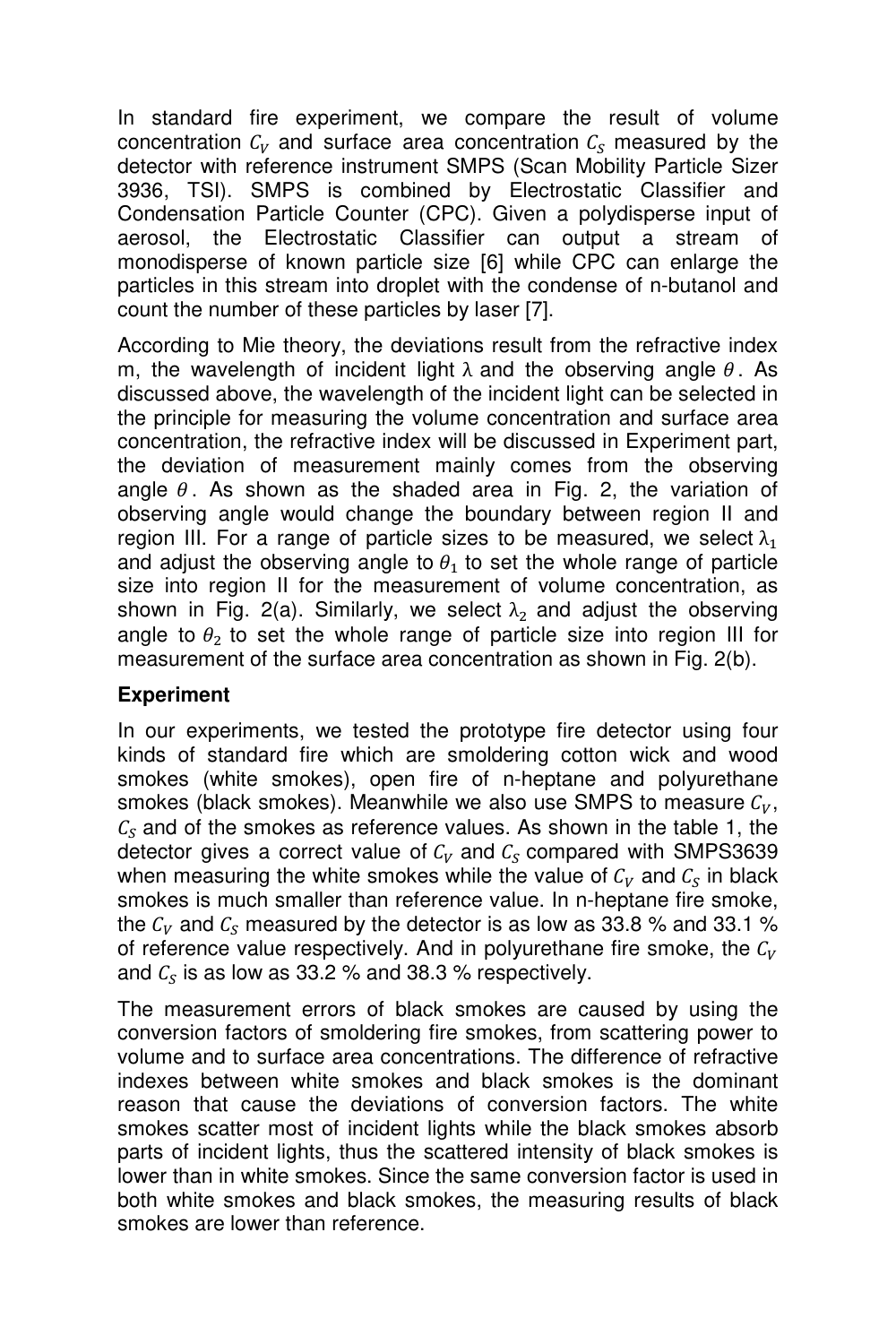|                              | Prototype Fire Detector |                                                                                                                                     | <b>SMPS</b> |             |
|------------------------------|-------------------------|-------------------------------------------------------------------------------------------------------------------------------------|-------------|-------------|
| <b>Test Fire</b>             | $C_V$                   | $C_{\rm S}$                                                                                                                         | $C_V$       | $C_{\rm S}$ |
|                              |                         | $(E+12 \text{ nm}^3/\text{m}^3)$ $(E+10 \text{ nm}^2/\text{m}^3)$ $(E+12 \text{ nm}^3/\text{m}^3)$ $(E+10 \text{ nm}^2/\text{m}^3)$ |             |             |
| Smoldering<br>cotton wick    | 5.45                    | 14.51                                                                                                                               | 5.89        | 14.63       |
| smoldering<br>wood           | 4.58                    | 7.45                                                                                                                                | 4.26        | 7.41        |
| open fire of<br>n-heptane    | 14.17                   | 15.30                                                                                                                               | 41.90       | 46.22       |
| open fire of<br>polyurethane | 1.96                    | 3.47                                                                                                                                | 5.91        | 9.06        |

Table 1. Experiment result of  $C_V$  and  $C_S$  by prototype fire detector and SMPS.

According to the experiment results, we find that the response of the detector to black smoke is about 1/3 of reference value from SMPS [5]. However, the simulation shows that the decrease was the same for volume concentration and surface area concentration in black smoke. Thus, the general description of particle scattering for white smokes and black smokes is described by Fig.3.



Fig.3. The general relationship of  $q_v$  and  $x/\lambda$  in white smoke and black smoke.

In order to eliminate the deviation of concentration in black smoke, we calculate the Sauter mean diameter  $\overline{D}_{Sauter}$  by equation below:

$$
\overline{D}_{Sauter} = 6 \cdot C_V / C_S
$$

(Eq. 5)

Thus, the Sauter mean diameters measured by the detector have a consistent value with SMPS. As shown in the Fig.4, the relative standard deviation of Sauter mean diameters of the detector to SMPS is only 6.04 %. In this way, we can obtain the Sauter mean diameter with high accuracy despite the influence of refractive index.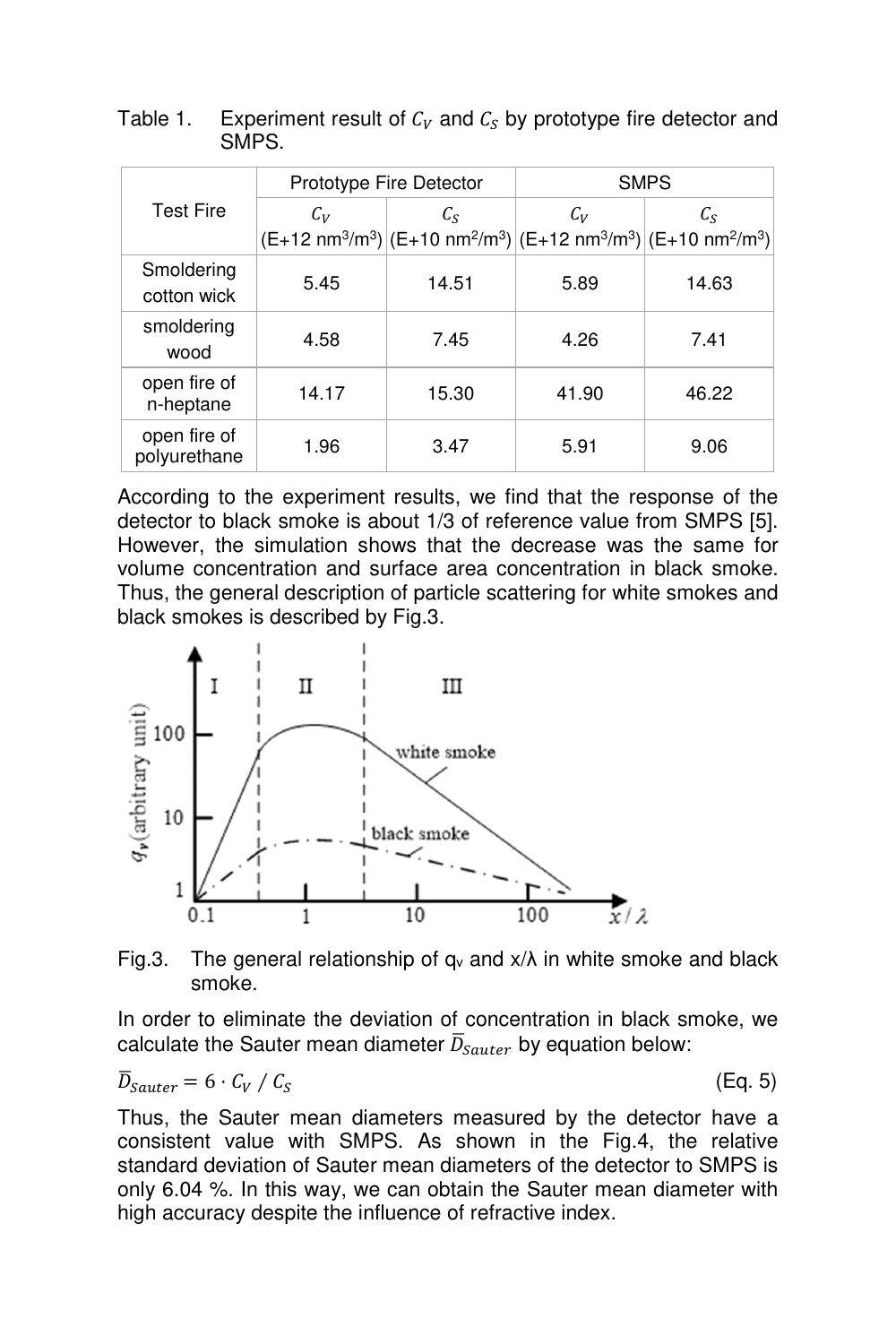



#### **Conclusion**

According to the general relationship of particle scattering given by Baron et al, we promote dual wavelengths technology to measure the volume concentration and surface area concentration of aerosols. In combination of volume and surface area concentration, it is possible to distinguish fire smoke from non-fire aerosols, and resist nuisance fire alarm. A prototype fire smoke detector was manufactured base on dual wavelengths technology. The test results showed that the measurements of volume concentration and surface area concentration for white smokes were consistent with reference values by SMPS, but the measurement result for black smokes were lower than reference values. In order to eliminate the effect of refractive indices, the Sauter mean diameter, as the ratio of volume concentration and surface area concentration, is introduced as an auxiliary parameter to distinguish fire smokes from non-fire aerosols correctly.

#### **References**

- [1] TSI Incorporated, "*Particle Size"*, TSI Technical Notes (2013),
- [2] M. Cole, "Aerosol characterisation for reliable ASD operation", 14th Int. Conf. Auto. Fire Detect. AUBE'09, Duisburg, Germany, 2009.
- [3] P.S. Greenberg, D.G. Fischer, N. Glenn, " *Advanced Particulate Sensors for Spacecraft Early Warning Fire Detection",* 40th Int. Conf. Environ, (2010) 1–10.